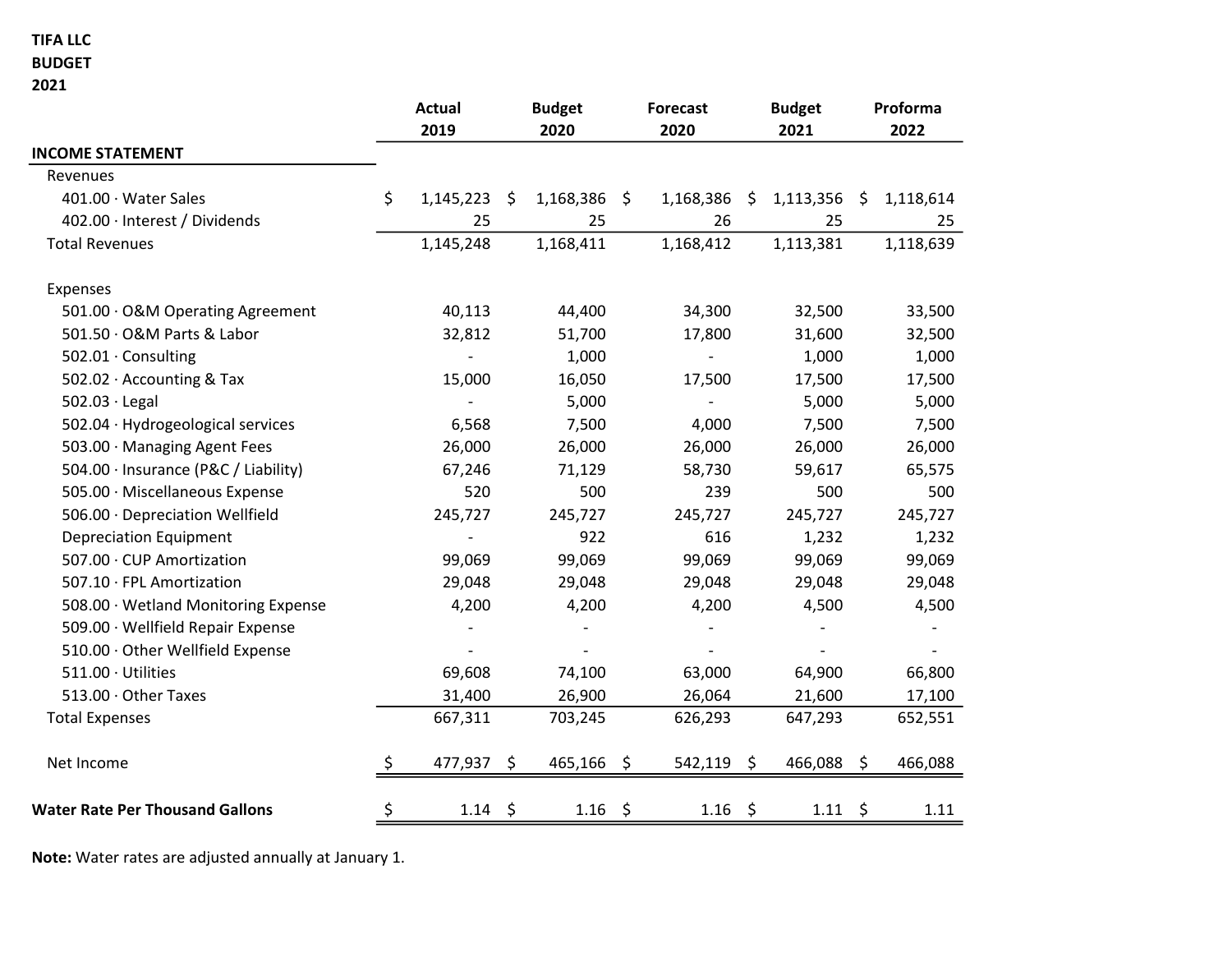### TIFA LLC

#### BUDGET

2021

|                                       | <b>Actual</b><br>2019 |                | <b>Budget</b><br>2020 |         | <b>Forecast</b><br>2020 |      | <b>Budget</b><br>2021 |    | Proforma<br>2022 |  |
|---------------------------------------|-----------------------|----------------|-----------------------|---------|-------------------------|------|-----------------------|----|------------------|--|
| <b>BALANCE SHEET</b>                  |                       |                |                       |         |                         |      |                       |    |                  |  |
| Assets                                |                       |                |                       |         |                         |      |                       |    |                  |  |
| 101.00-103.00 Cash                    | \$                    | $553,244$ \$   | 316,623 \$            |         | 332,312 \$              |      | 336,682 \$            |    | 335,880          |  |
| 104.00 Accounts Receivable            |                       | 69,171         | 97,370                |         | 97,370                  |      | 92,780                |    | 93,220           |  |
| 105.00 Prepaid Insurance              |                       | 17,129         | 18,000                |         | 13,867                  |      | 15,250                |    | 16,775           |  |
| 106.00 Prepaid Expenses               |                       |                |                       |         |                         |      |                       |    |                  |  |
| 110.00 · Consumptive Use Permit       |                       | 1,981,386      | 1,981,386             |         | 1,981,386               |      | 1,981,386             |    | 1,981,386        |  |
| 110.50 · CUP Accumulated Amortization |                       | (722, 380)     | (821, 449)            |         | (821, 449)              |      | (920, 518)            |    | (1,019,587)      |  |
| 115.00 · FPL Fee                      |                       | 871,452        | 871,452               |         | 871,452                 |      | 871,452               |    | 871,452          |  |
| 115.50 · FPL Fee Accumulated Amort.   |                       | (169, 456)     | (198, 503)            |         | (198, 504)              |      | (227, 552)            |    | (256, 600)       |  |
| 120.00 · Easements                    |                       | 333,883        | 333,883               |         | 333,883                 |      | 333,883               |    | 333,883          |  |
| 125.00 · Mitigation Credit            |                       | 139,200        | 139,200               |         | 139,200                 |      | 139,200               |    | 139,200          |  |
| 130.00 · Monitoring Wells             |                       | 488,189        | 488,189               |         | 488,189                 |      | 488,189               |    | 488,189          |  |
| 130.50 · A/D Monitoring Wells         |                       | (105, 511)     | (121, 784)            |         | (121, 784)              |      | (138,057)             |    | (154, 330)       |  |
| 135.00 · Area IV Wellfield Phase 1    |                       | 1,814,563      | 1,814,563             |         | 1,814,563               |      | 1,814,563             |    | 1,814,563        |  |
| 135.50 · A/D - Wellfield Phase 1      |                       | (431, 469)     | (491, 954)            |         | (491, 954)              |      | (552, 439)            |    | (612, 924)       |  |
| 140.00 · Area IV Wellfield Phase 2    |                       | 5,069,053      | 5,069,053             |         | 5,069,053               |      | 5,069,053             |    | 5,069,053        |  |
| 140.50 · A/D - Wellfield Phase 2      |                       | (700, 193)     | (869, 161)            |         | (869, 161)              |      | (1,038,129)           |    | (1, 207, 097)    |  |
| 145.00 · Area IV Equipment            |                       |                | 9,222                 |         | 6,162                   |      | 6,162                 |    | 6,162            |  |
| 145.50 · A/D - Area VI Equipment      |                       |                | (922)                 |         | (616)                   |      | (1,848)               |    | (3,080)          |  |
| 150.00 · Wellfield Assets-Inactive    |                       | 164,933        | 164,932               |         | 164,932                 |      | 164,932               |    | 164,932          |  |
| <b>Total Assets</b>                   | \$                    | 9,373,194      | \$<br>8,800,100       | $\zeta$ | 8,808,901               | \$   | 8,434,989             | \$ | 8,061,077        |  |
| Liabilities                           |                       |                |                       |         |                         |      |                       |    |                  |  |
| $201.01 \cdot A/P$ Trade              | \$                    | $6,412$ \$     |                       | \$      |                         | \$   |                       | \$ |                  |  |
| 202.00 · Contract Payable             |                       |                |                       |         |                         |      |                       |    |                  |  |
| 203.50 · Credit Card                  |                       |                |                       |         |                         |      |                       |    |                  |  |
| Equity                                |                       |                |                       |         |                         |      |                       |    |                  |  |
| 301.00-302.00 · Contributed Capital   |                       | 7,114,810      | 6,094,811             |         | 6,014,810               |      | 5,174,810             |    | 4,334,810        |  |
| 303.00 · Member's Equity              |                       | 2,251,972      | 2,705,289             |         | 2,794,091               |      | 3,260,179             |    | 3,726,267        |  |
| <b>Total Liabilities and Equity</b>   | \$                    | $9,373,194$ \$ | 8,800,100             | \$      | 8,808,901               | - \$ | 8,434,989             | \$ | 8,061,077        |  |

- - - - -